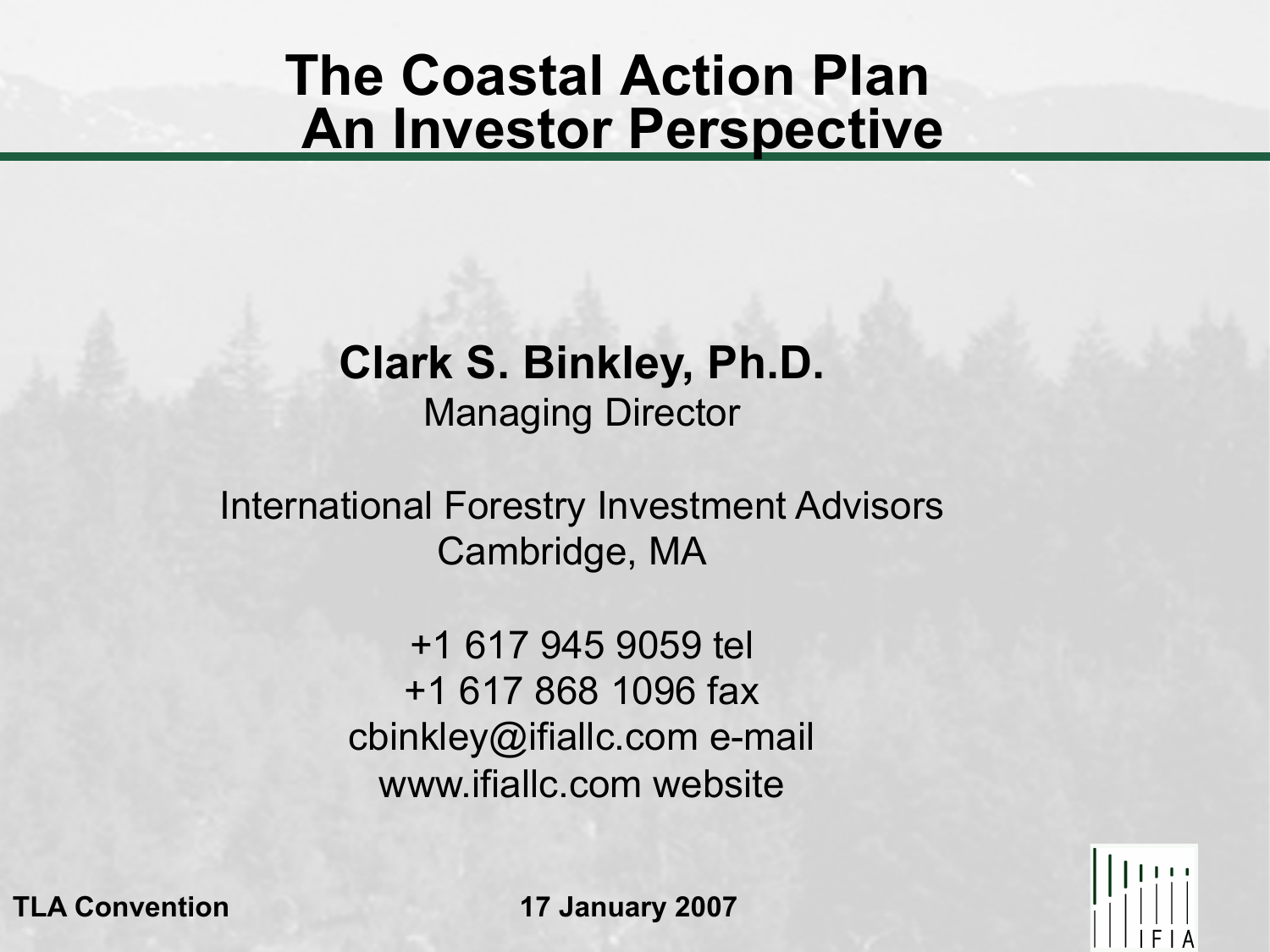**Agenda** 

- **I. IFIA: where you stand depends on where you sit.**
- **II. An economist**'**s view of the** "**problem**"
- **III. Lots of capital is available, if….**
- **IV. Conclusions: some suggestions for Coastal BC**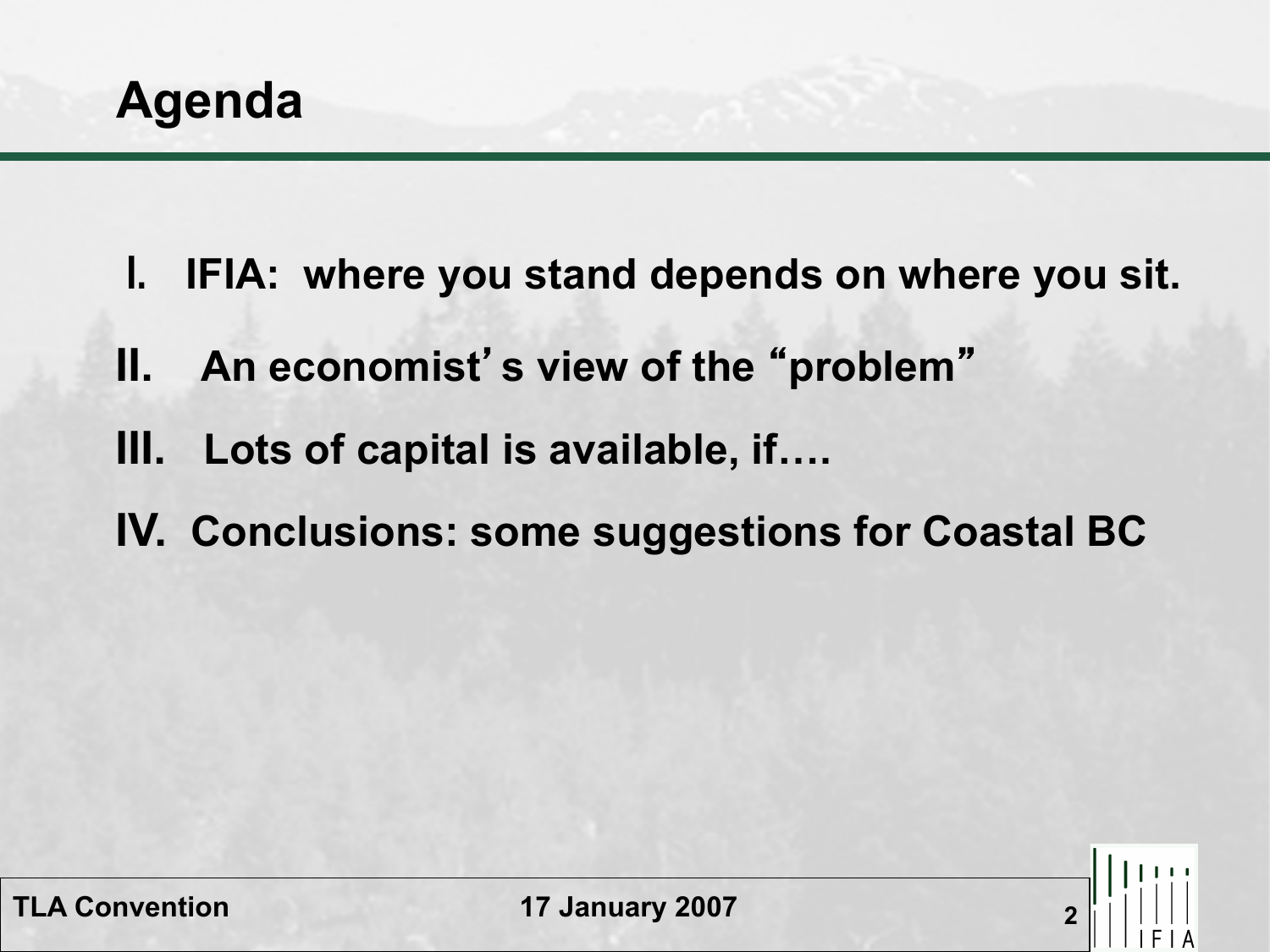#### **I. International Forestry Investment Advisors**

- n **IFIA:** "**Develop and implement innovative, socially responsible timberland investment strategies for sophisticated investors**" **(www.ifiallc.com).**
- **Current work:** 
	- **Emerging markets: 2003 World Bank Conference--capital scarcity; led to Global Emerging Markets Forestry Fund.**
	- **Technology: advanced genetics, agronomy, manufacturing, renewable energy.**
	- **Capital-market arbitrage: public and private equity and debt.**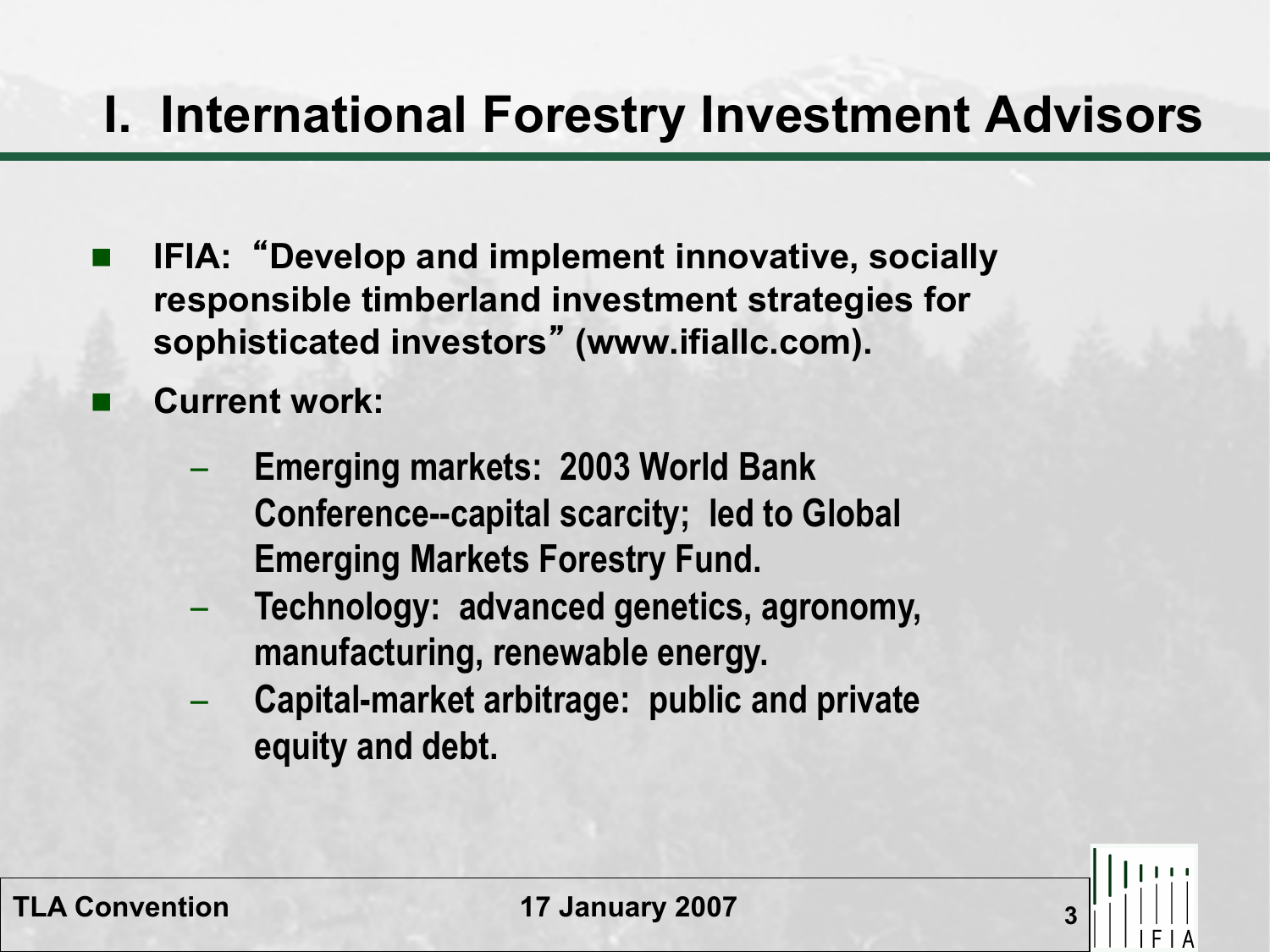# **II. An Economist**'**s View of the** "**Problem**"

- n **Production depends on Natural Resources, Labour, Technology and Capital:** 
	- **Natural Resources** 
		- **Hembal AAC undercut**
		- **re-think 2nd growth**
	- **? Labour** 
		- **skilled but aging**
		- **– need for more flexibility**
		- **– training for the next generation**
	- **x Technology: under-investment in R&D**
	- **x Capital: largely absent**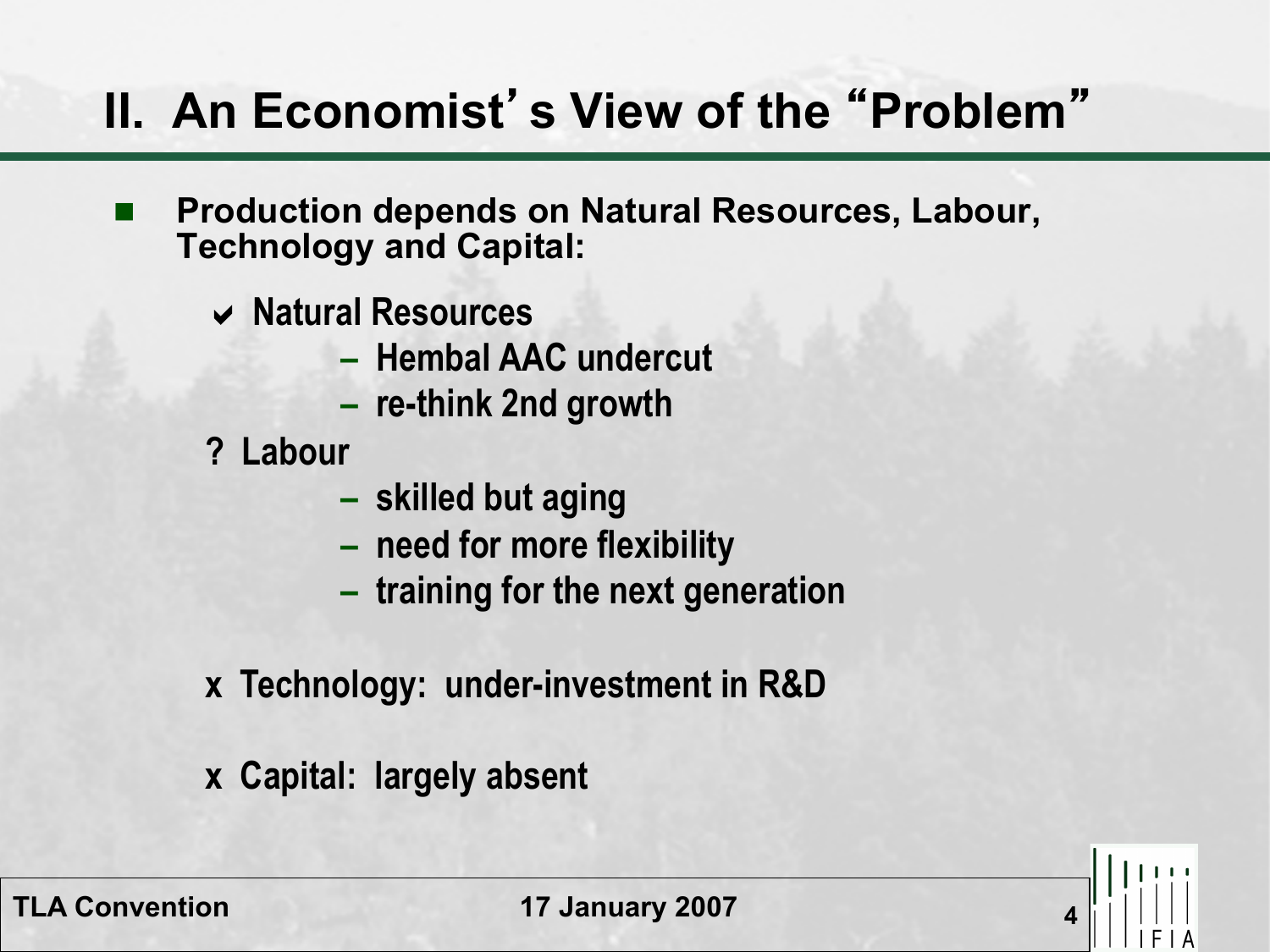## **III. Private Equity Investment: US Timberland**

- § **20+%/yr growth since 1980s**
- § **Historic Rationale:** 
	- **Strong returns: 15.3%/yr since 1987 (US; NCREIF)**
	- **Low or negative correlation with other assets**
	- **Effective hedge against unexpected inflation**
	- **A real asset** \$0

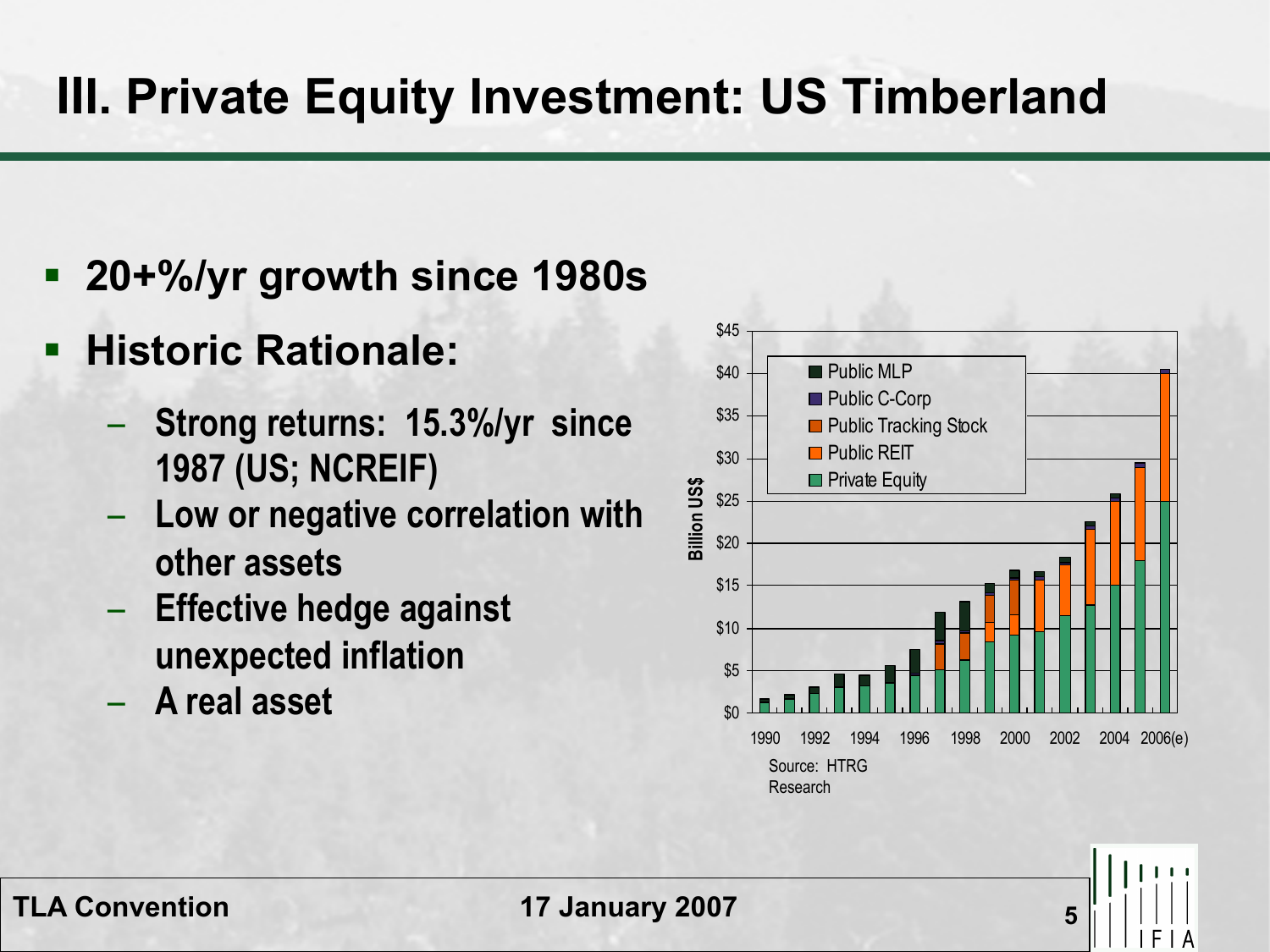# **III. Private Equity Investment: non-US (\$8+ bn?)**

- **New Zealand (\$3 bn)** 
	- Global Forest Partners/Weyerhaeuser JV
	- Harvard + NZ SuperFund
	- **Hancock**
- Australia (\$1 bn)
	- **Hancock**
	- GFP/Weyerhaeuser JV
- Sweden/Finland (StoraEnso spins; \$3 bn?)
	- **Tornator**
	- Bergsvik Skog
- Canada (\$1 bn)
	- **Hancock**
	- **Brookfield**
	- Wagner
	- Latin America (\$0.5 bn?)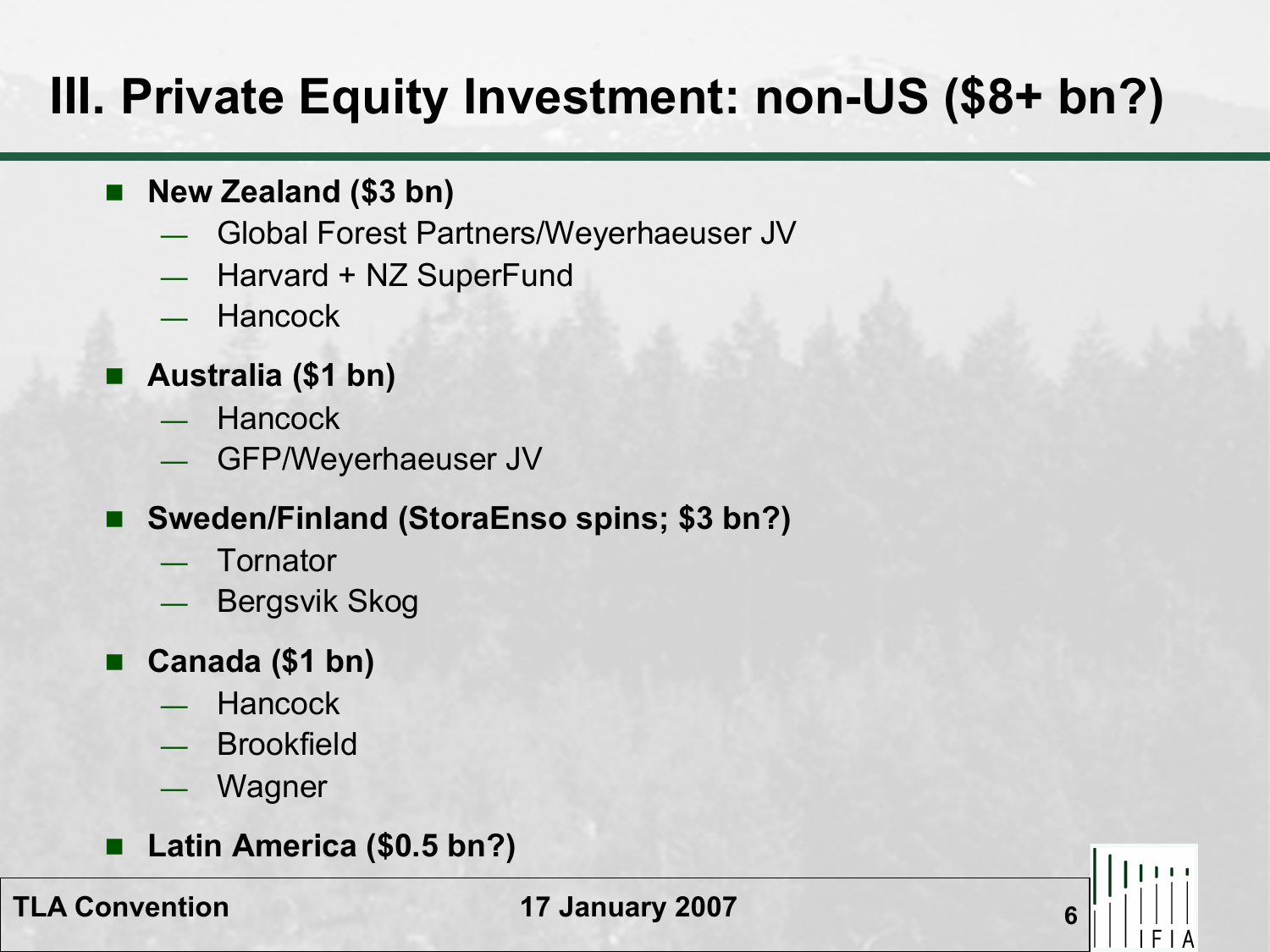# **III. Emergence of Private-Equity Funds**

#### n **Madison Dearborn**

- Packaging Corporation of America (1999)
- Boise Cascade (2004; \$3.7 bn)
- n **Koch Industries** 
	- GP Pulp assets (2004)
	- Rest of the GP (2005; \$13.2 bn)
- Cerberus: MeadWestvaco paper mills (2005; \$2.3 bn)
- Apollo (Verso): IP coated paper business (2006; \$1.4 bn)
- **Obsidian: Longview Fibre (ongoing)**
- **E** Brookfield: Weyerhaeuser Coastal Operations
- **Global Emerging Markets Forestry Fund**

**Source: Lutz(2006)**